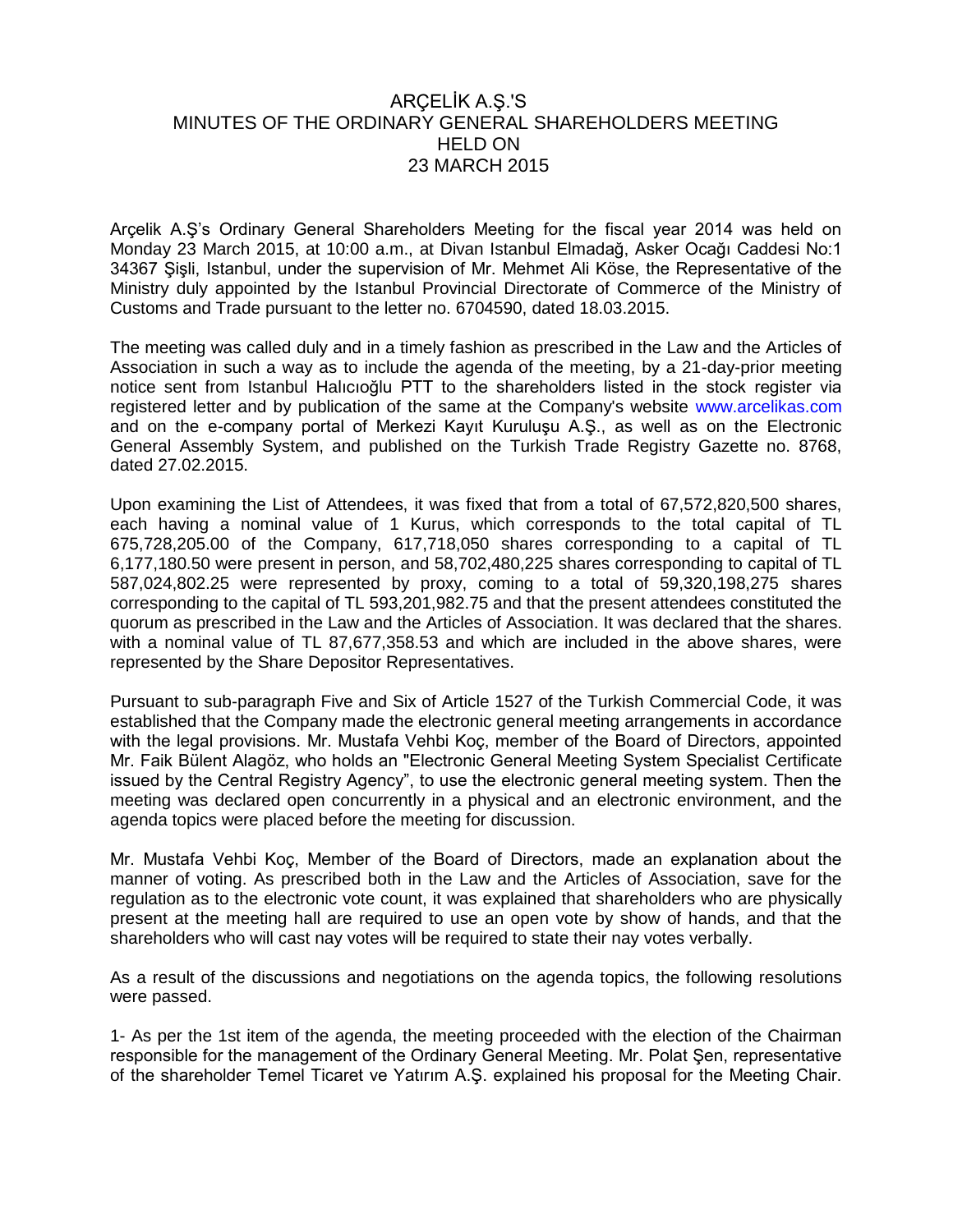Mr. Mustafa Vehbi Koç was elected as the Chairman of the General Meeting by a majority of affirmative votes representing TL 593,082,261.75 against nay votes representing TL 119,721.-.

The Chairman of the Meeting stated that he had appointed Mr. Hakan Hamdi Bulgurlu and Ms. Füsun Coşkuner as Vote Collectors and Mr. Polat Şen as the Minutes Clerk.

The Chairman of the Meeting stated that the necessary documents to negotiate the articles of agenda at the General Meeting were present at the meeting place.

The Chairman of the Meeting also stated that Members of the Board Mr.Mustafa Vehbi Koç, Mr.Levent Çakıroğlu, Mr.Kutsan Çelebican, Mr.Tunç Uluğ, Mr.Mehmet Barmanbek and Mr.Kadri Kaynak Küçükpınar were present at the meeting and the Independent Audit Firm Güney Bağımsız Denetim ve Serbest Muhasebeci Mali Müşavirlik A.Ş. (a member firm of Ernst & Young Global Limited) was represented by Mr. Ethem Kutucular. Information was provided about the excuses of the members of the Board of Directors who were not present at the meeting in person.

2- Pursuant to the 2nd item of the agenda, the Chairman informed that the Annual Report of the Company for the fiscal year 2014 was disclosed to the public 21 days in advance of the General Meeting (on Public Disclosure Platform, the Electronic General Meeting System of the Central Registry Agency Inc., at [www.arcelikas.com](http://www.arcelikas.com/) and printed Annual Report booklets for 2014). The Director's Activity Report as drafted by the Board of Directors of the Company for the activities in 2014 was read by the Minutes Clerk. The Annual Report for 2014 was brougt before the meeting for discussion. As a result of the discussions, the Annual Report for the fiscal year 2014 was accepted by a majority of votes with affirmative votes representing TL 593,082,261.75 against nay votes representing TL 119,721.-.

3- Pursuant to the 3rd item of the agenda, the Chairman requested that the summary of the report of Güney Bağımsız Denetim ve Serbest Muhasebeci Mali Müşavirlik A.Ş. (A member of Ernst & Young Global Limited) drafted in connection with th 2014 fiscal year be read. The Summary of the Independent Auditing Institution Report was read by Mr. Ethem Kutucular who was present at the meeting to represent the auditing company. As this article of the agenda was not subject to voting, it was only informative.

4- Pursuant to 4th item of the agenda, the Chairman informed that the consolidated Financial Statements for the fiscal year 2014, which is subjected to Independent Auditing, and prepared as per the Communiqué Serial II-14.1 of the "Capital Markets Board on the Principles of Financial Reporting in the Capital Market", was disclosed to the public 21 days in advance of the General Meeting (on Public Disclosure Platform, the Electronic General Meeting System of the Central Registry Agency Inc., at [www.arcelikas.com](http://www.arcelikas.com/) and in printed Annual Report booklets for 2014). The Minutes Clerk Mr. Polat Şen read the summary of the balance sheet and income statements. Following the discussions, the consolidated Financial Statements for the fiscal year 2014 were accepted by a majority of votes with affirmative votes representing TL 593,082,261.75 against nay votes representing TL 119,721.-.

5- The Chairman placed before the General Meeting the acquittal of the members of the Board of Directors severally for the accounts and activities of the fiscal year 2014. The members of the Board of Directors, each not casting vote for their acquittal, were released individually by the majority of votes with affirmative votes representing TL 574,574,612.86 and nay votes representing TL 230,171.-.

6- The meeting proceeded with the discussion of the following proposal of the Board of Directors respecting the distribution of the profit from the fiscal year 2014 as the proposal for the 2014 profit distribution was disclosed to the Public 21 days in advance of the General Meeting (on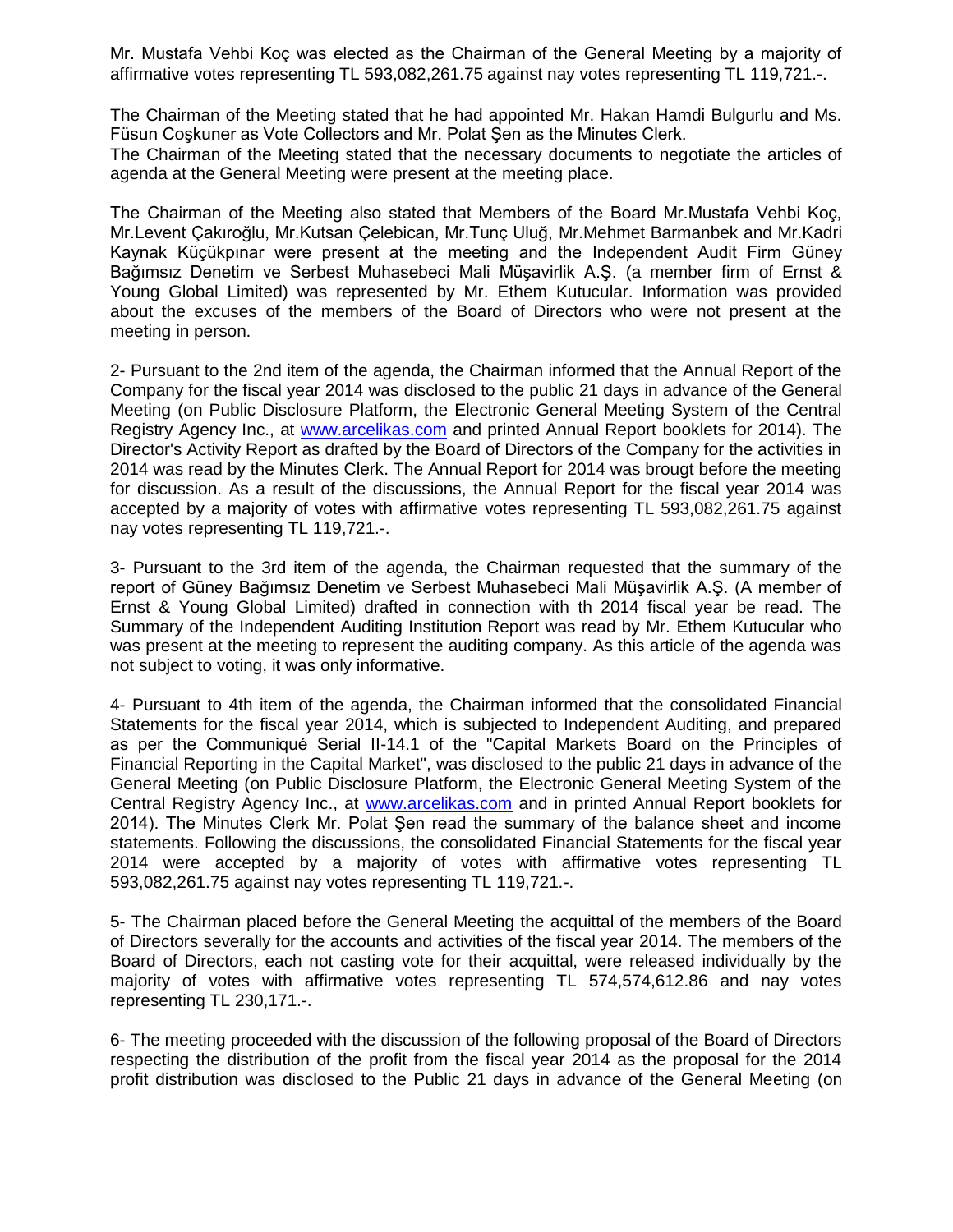Public Disclosure Platform, the Electronic General Meeting System of the the Central Registry Agency Inc., at [www.arcelikas.com](http://www.arcelikas.com/) and in printed Annual Report booklets for 2014).

As per our financial statements belonging to the fiscal period from 01.01.2014- 31.12.2014, which were prepared within the framework of the Communiqué serial: II, 14.1 of the Capital Markets Board and in compliance with the International Financial reporting Standards and audited by Güney Independent Auditor and Free Accounting Financial Advisors Company (a member firm of Ernst & Young Global Limited), TL 637,976,917.91.- "(Consolidated) Net Profit for the Period" is gained and TL 617,083,083.34.- of the foregoing amount is the net profit for the period that falls for the part of the parent company. Prepared on the basis of the market expectations, our long-term corporate strategy, investment and finance policies as well as profitability and cash position, our proposal for profit distribution is given below in accordance with the profit distribution table attached (ANNEX-1).

As per Capital Market Law and Capital Market regulations, it was established that a distributable profit of TL 617,083.083.34 has been obtained, by adding the donation of TL 8,955,513.26, which is sum of donations made to the tax-exempt foundations and associations, to the aforementioned amount was the first dividend base and equals to 626,038,596.00, and in official records it was seen that there was a total distributable profit of TL 602,433,801.50, including TL 282,085,354.51 as net profit after tax.

That the legal general reserve of 5% to be allocated under article 519 of Turkish Commercial Code is not allocated for the year 2014 since the current legal reserves in VUK records have reached the limit of 20% of the capital;

That out of the consolidated profit calculated in compliance with the Legislation of Capital Markets Board;

TL 313,019,298.30 be distributed to the shareholders as the first dividend,

TL 36,980,701.70 be distributed as the second dividend,

thus total

TL 350,000,000.00 be distributed to the Shareholders as Gross Dividend, TL 31,621,358.97 10 % second Group Reserves be allocated and

on the basis of our legal records;

from the TL 350,000,000.00 cash dividend to be distributed,

TL 259,512,723.21 be met from Current year earnings and

TL 90,487,276.79 be met from funds over 5 years in other capital

reserves,

That TL 31,621,358.97 second Group legal reserve

be met from the Current year earnings of TL 22,572,631.30

TL 9,048,727.68 be met from funds over 5 years in other capital reserves,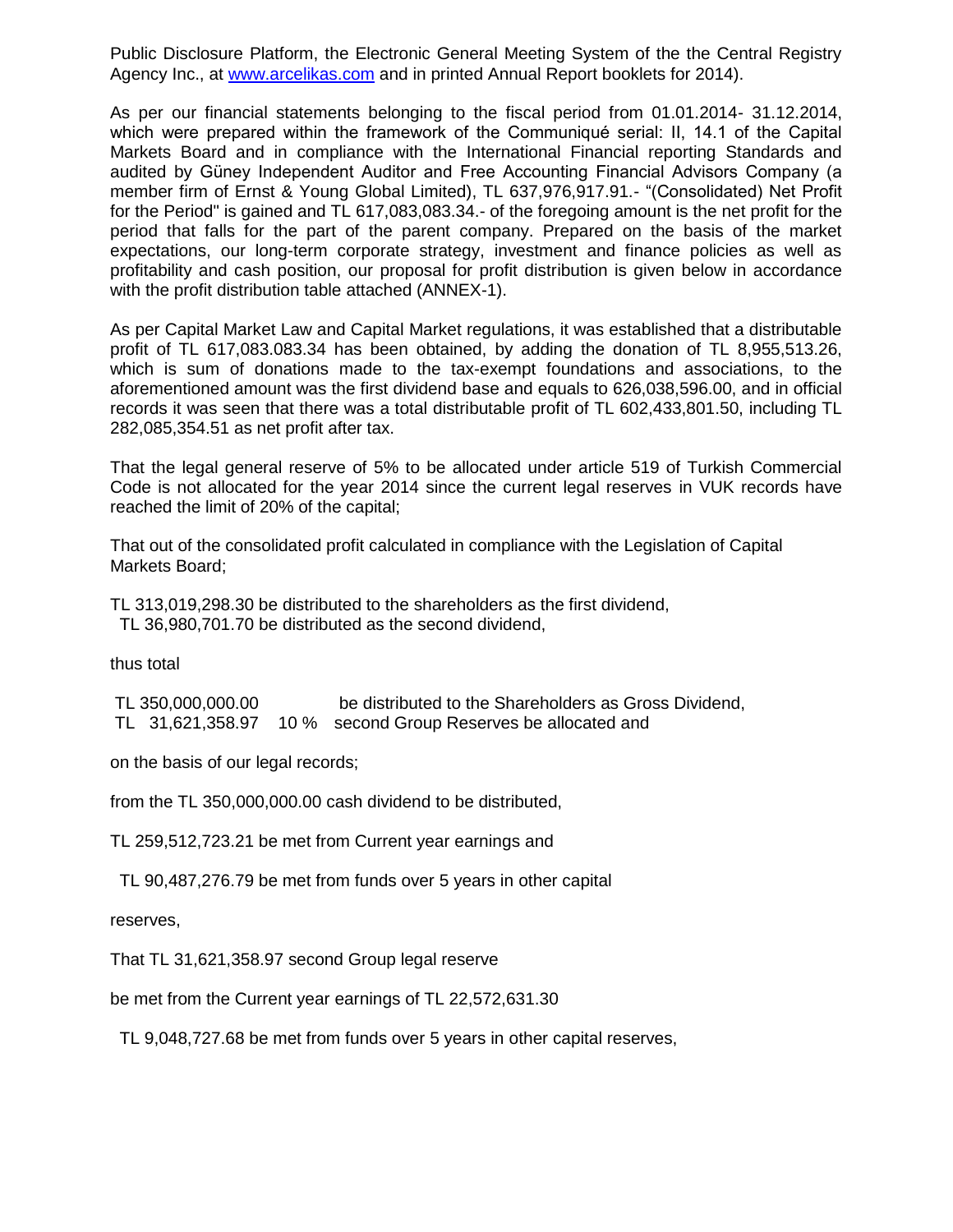That TL 235,461,724.38 which is left after the dividend allocated for the shareholders from current year profit and second Group reserves be allocated as extraordinary reserves pursuant to Capital Markets Board legislation,

- Gross = net cash dividend of TL 0.51796 at a rate of 51.8% be paid to our full taxpayer corporations and our limited taxpayers who obtain dividend through the agency of a workplace or permanent representative in Turkey, for each share with a nominal value of TL 1.00:
- And gross cash dividend of TL 0.51796 and net cash dividend of TL 0.44027 at the rate  $\bullet$ of 44.0% be paid to our other shareholders, for each share with a nominal value of TL  $1.00;$

and that, the start date of dividend distribution be fixed as Wednesday, April 01, 2015, have been agreed by a majority of votes by TL 593,082,261.75 against nay votes corresponding to TL  $119,721...$ 

7- The meeting was continued with the discussions on the 7th article about the election of the memberships of the Board of Directors. Representative of the shareholder Temel Ticaret ve Yatırım A.Ş., Mr. Polat Şen's proposal for the members of the Board of Directors was read. Board Membership and duty assuming statements of nominees who did not attend the meeting in person were seen by the Ministry Representative. As a result of the election held, the number of members of the Board of Directors is fixed to be a total of 12 (twelve) members, 4 (four) being independent members, and it was agreed by a majority of votes with affirmative votes representing TL 589,093,876.75 against nay votes representing TL 4,108,106.- that Mr. Mustafa , Mrs. Semahat Sevim Arsel with Rahmi Koç with Republic of Turkey ID Mumber , Mr. Mehmet Ömer Koç with Republic of Turkey ID Republic of Turkey ID Number , Mr. Yıldırım Alı Koç with Republic of Turkev ID Number Number Mr. Robert Sonman with Republic of Turkey ID Number and those attending the meeting and declaring nominations thereof in person Mr. Mustafa Vehbi Koc with Republic of and Mr. Levent Çakıroğlu with Republic of Turkey ID number Turkey ID Number <sup>3</sup> and Mr. Fatih Kemal Ebiçlioğlu with Republic of Turkey ID Number

and those declaring their nomination in person Mr. Kutsan Celebican with Republic of Turkey ID Number , Mr. Tunç Uluğ with Republic of Turkey ID Number  $Mr.$ Mehmet Barmanbek with Republic of Turkey ID Number and Mr. Naun Kaynak be elected and appointed as the Küçükpınar with Republic of Turkey ID Number Independent Members of the Board of Directors to nold office until the Ordinary General Meeting, during which the accounts of the fiscal year 2015 are to be discussed.

It was explained that the curriculum vitae of the Members of Board of Directors were disclosed to the Public 21 days in advance of the General Meeting (on Public Disclosure Platform, the Electronic General Meeting System of the the Central Registry Agency Inc., at www.arcelikas.com and in printed Annual Report booklets for 2014), and that Mr. Fatih Kemal Ebiclioğlu has been elected as the new member of the Board of Directors.

8- It was agreed by a majority of votes with affirmative votes representing TL 589,830,098.75 against nay votes representing TL 3,371,884.- that the benefit amounting to TL 55,254,000.-(fifty-five million two hundred and fifty-four thousand) provided to our Board Members and top managers under the "Remuneration Policy for Board Members and Top Managers" which had been accepted by our shareholders in our Company's General Meeting held on 27.03.2014, was accepted as it was disclosed to the public 21 days in advance of the General Meeting (on Public Disclosure Platform, the Electronic General Meeting System of the Central Registry Agency Inc., at www.arcelikas.com).

9- Representative of the shareholder Temel Ticaret ve Yatırım A.Ş., Mr. Polat Şen's proposal on remuneration of the Members of the Board of Directors in accordance with our Company's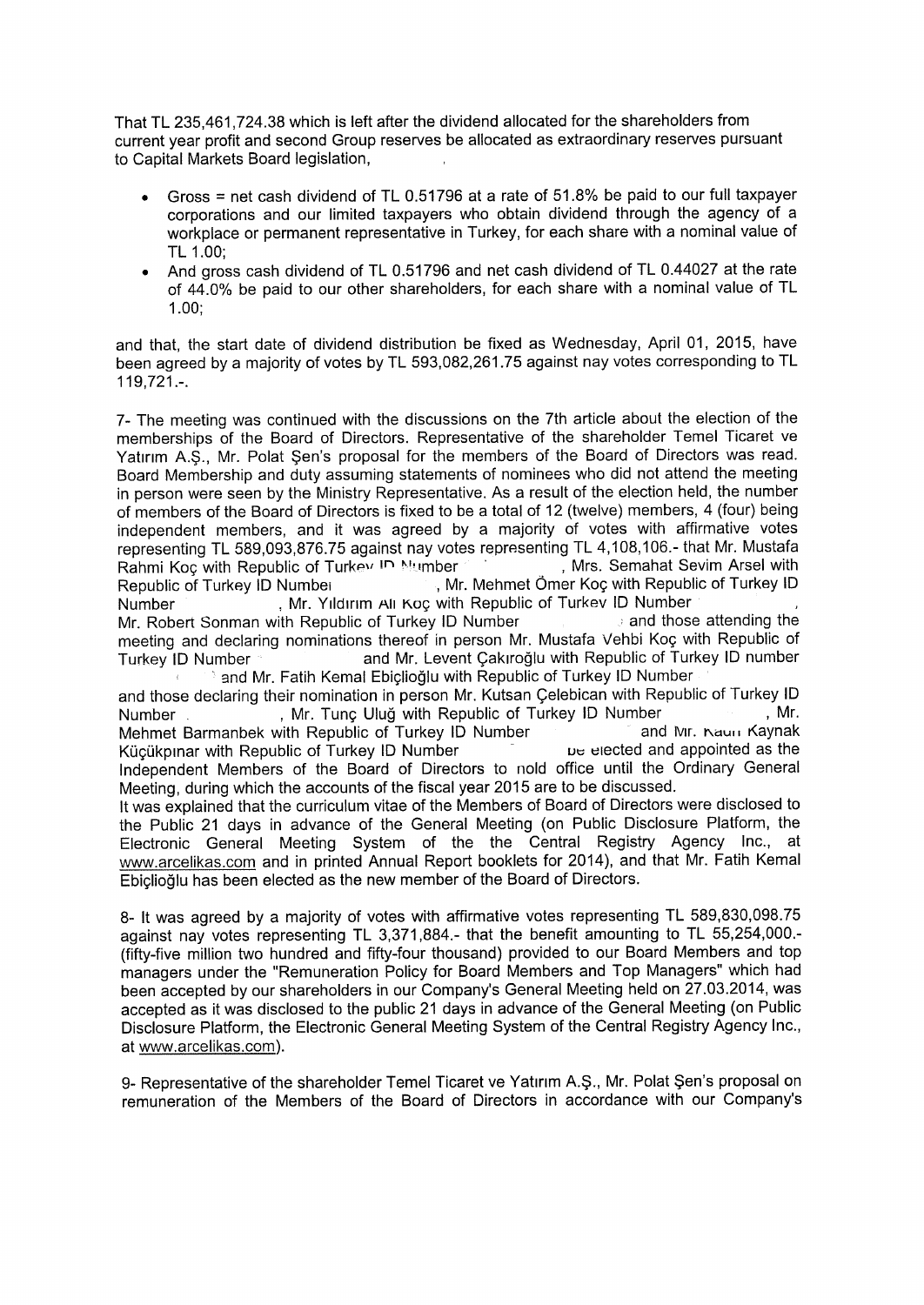"Remuneration Policy for the Board Members and Top Managers" was read. It was agreed by a majority of votes with affirmative votes representing some TL 588,863,075.75 against nay votes of TL 4,338,907.- that some gross remuneration of TL 300,000.- (three hundred thousand) be paid to each of the Members of the Board of Directors on an annual basis in equal monthly installments starting from the month following this General Meeting.

10- In the framework of the Turkish Commercial Code and the Capital Markets Law, considering the proposal of the Committee Responsible for Auditing and with the Decision of the Board of Directors dated 13.02.2015 and numbered 835, it was agreed by a majority of votes with affirmative votes representing TL 591,270,997.75 against nay votes representing TL 1,930,985. that Güney Bağımsız Denetim ve Serbest Muhasebeci Mali Müşavirlik Anonim Şirketi (A member firm of Ernst & Young Global Limited), be elected as the Independent Audit Firm to audit the Financial Reports of the fiscal year 2015 and to conduct other activities as part of other regulations introduced under the said laws.

11- The General Meeting was informed that the company had made donations and grants of TL 8,955,513.26 in 2014. Furthermore, the proposal by Mr. Polat Şen, the representative of Temel Ticaret ve Yatırım A.Ş., being a shareholder of the company, that the upper limit of the grants in 2015 be TL 17,000,000.- (seventeen million Turkish Lira) was put to vote and passed by a majority of votes with affirmative votes representing TL 537,487,483.22 against nay votes of 55,714,499.53.

12- Pursuant to the regulations of the Capital Markets Board, information was given to the Shareholders about income and benefits obtained through collaterals, pledges, mortgages and surety given by the Company and subsidiaries in favor of 3rd parties in 2014. As stated in note 18 of the publicized consolidated financial statements, shareholders were notified that the Company had given guarantees amounting to TL 163,593 thousands for subsidiaries included in the full consolidation in 2014 and due to these guarantees, it had issued invoices to the subsidiaries amounting to TL 151,997.

13- It was agreed by a majority of votes with affirmative votes representing TL 583,494,445.75 against nay votes representing TL 9,707,537.- that shareholders holding management capacity, Members of the Board of Directors, top managers and their spouses and blood and marriage relatives until the second degree are allowed as per articles 395 and 396 of Turkish Commercial Code. The General Meeting was informed that no transaction was performed in this scope during 2014.

14- Pursuant to the agenda item, the shareholders voiced their wishes and suggestions. There being no further business to discuss, the Chairman adjourned the meeting.

The minutes were drawn up and signed at the meeting place following the meeting. (23.03.2015)

MEHMET ALİ KÖSE MUSTAFA VEHBİ KOÇ

MINISTRY REPRESENTATIVE CHAIRMAN OF THE MEETING

 VOTE COLLECTOR VOTE COLLECTOR HAKAN HAMDİ BULGURLU FÜSUN COŞKUNER

 MINUTES CLERK POLAT SEN